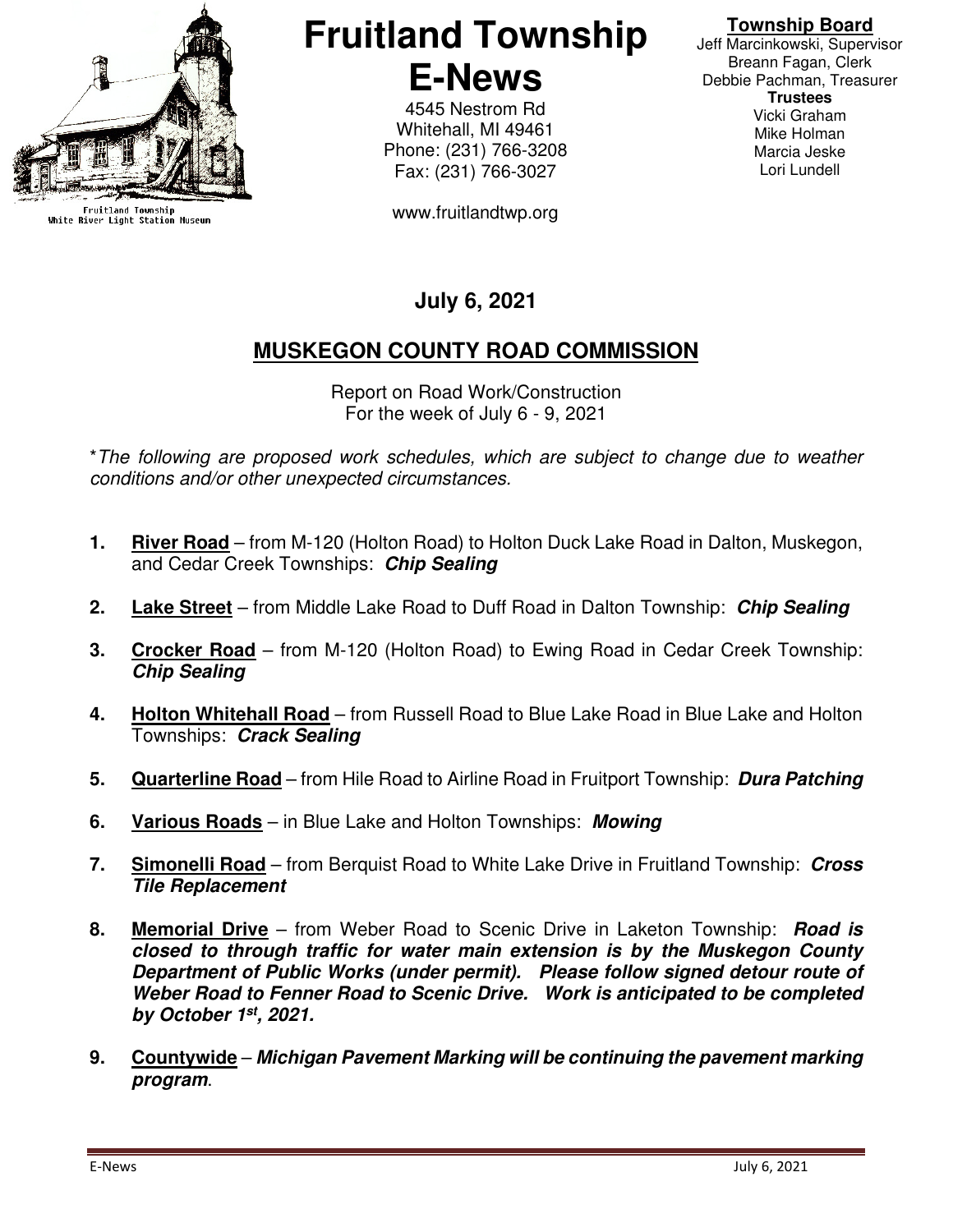## **MUSKEGON COUNTY GYPSY MOTH SUPPRESSION PROGRAM Fact Sheet – Bacillus thuringiensis kurstaki (Btk)**

#### **What is Btk?**

Bacillus thuringiensis kurstaki (B.t.k.) is used for gypsy moth control. B.t.k. is a naturally occurring bacteria found in soil. An inactive, or spore, form of the bacteria is approved by the Environmental Protection Agency for use as a pesticide to control gypsy moth. It is commonly used by organic gardeners to control pests, and is approved for use on more than 200 food and grain crops in the United States.

B.t.k. is harmful to moths and butterflies only at their caterpillar stage of development. Spores are activated in the stomachs of caterpillars that eat vegetation sprayed with B.t.k. causing the catepillars to die in 7 to 10 days.

The commercial B.t.k. spray used by the Department of Agriculture is called Foray®. In addition to B.t.k.,the product also contains ingredients to make it stick to plant leaves, and has residues of food crops and preservatives that are approved for use on food. When diluted for ground application, the spray is 99% water.

#### **Concerns with the use of Btk**

B.t.k. is not considered toxic for people, animals, birds, fish, and other insects such as bees and ladybugs. Also, it does not harm water supplies. Despite widespread use, B.t.k. has not been shown to cause infections in persons exposed through aerosol spraying either in the general population, children, or people with immune system disorders.

A small number of persons have reported symptoms including skin rash, irritation of the eyes, nose and throat, and hay fever-like symptoms after exposure to B.t.k. It is not known whether exposure to B.t.k. was responsible for the symptoms; however it is possible that these symptoms might be related to allergic reactions or irritation to a component of the pesticide spray.

#### **Precautions**

Even though B.t.k. has an excellent safety record, as a precaution, we recommend that people in the spray area take the following steps to minimize their exposure:

- Remain indoors for at last 30 minutes after the spray application. It's a good idea to keep family pets inside too.
- Children should wait until moisture from the spray and dew has dried on grass and shrubs before they play outside and they should wash their hands after playing outside. Gardeners should follow the same precautions.
- If you come in contact with the wet spray, wash the affected skin with soap and water. If wet materials should get into the eyes, flush them with water for 15 minutes.

Persons who are more susceptible to infections or respiratory irritation should pay particular attention to the precautions above. This includes people with an underlying illness such as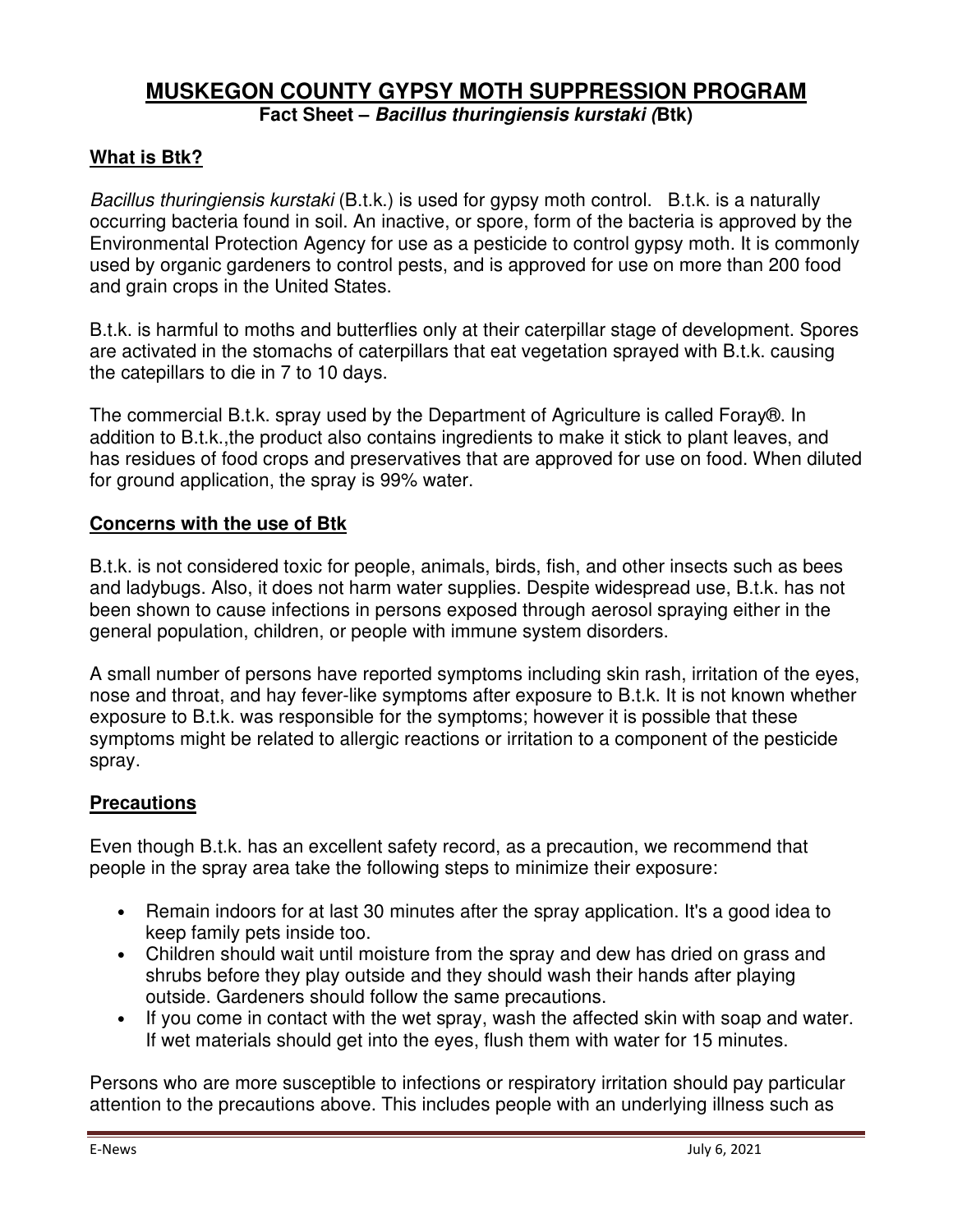leukemia, AIDS or other immune system deficiency, people receiving radiation or chemotherapy treatment, and people with asthma, emphysema or allergic sensitivities.

People with concerns related to exposure to B.t.k., their health, or their immune system should contact their health care provider for advice.

Call Muskegon County DPW at 231.724.6525 or email at ribbensro@co.muskegon.mi.us for further information.

# **MUSKEGON COUNTY GYPSY MOTH PROGRAM AERIAL SPRAYING FACT SHEET**

#### **How are areas scheduled for aerial spraying determined?**

In the fall, field work begins to determine what areas are infested with the gypsy moth and to what extent they are infested. This is a tedious process that involves investigating tens of thousands of acres throughout the County. A good indicator as to where to begin is noting the number of calls from residents and mapping their location. But this is only the first step. Staff must then attempt to inspect the County for any areas that may have an infestation and then complete an "egg mass

survey". This survey is a method of counting the number of egg masses in an area to determine the severity of an infestation (or lack thereof) in a given area. Based on these survey results, "spray blocks" are created.

#### **What is involved in the "egg mass survey"?**

The egg mass survey is a method of determining the number of egg masses in a given area and mathematically projecting the number of egg masses in a greater area. For example, a 1/40th acre survey is completed. The number of egg masses found in this area can then be used to calculate how many egg masses are likely to be in a 40 acre area. In general, a survey must be completed for every 40 acres sprayed.

Another function of the egg mass survey is to determine the relative health of the gypsy moth population by closely examining the egg masses. Size of the egg masses indicates a great deal as to next year's population. Small egg masses (dime to nickel size) indicate an unhealthy population that

will likely "collapse" before it does much damage. These "stressed" populations will likely die of a naturally occurring virus.

Quarter-sized egg masses are considered to indicate healthy but maturing populations. Finally, egg masses that are larger than a quarter and very firm to the touch indicate a very healthy and building population. Remember, in a given area, all three types of the egg masses will be present. It is part of

the survey to determine if the majority of the egg masses fit into any of these categories.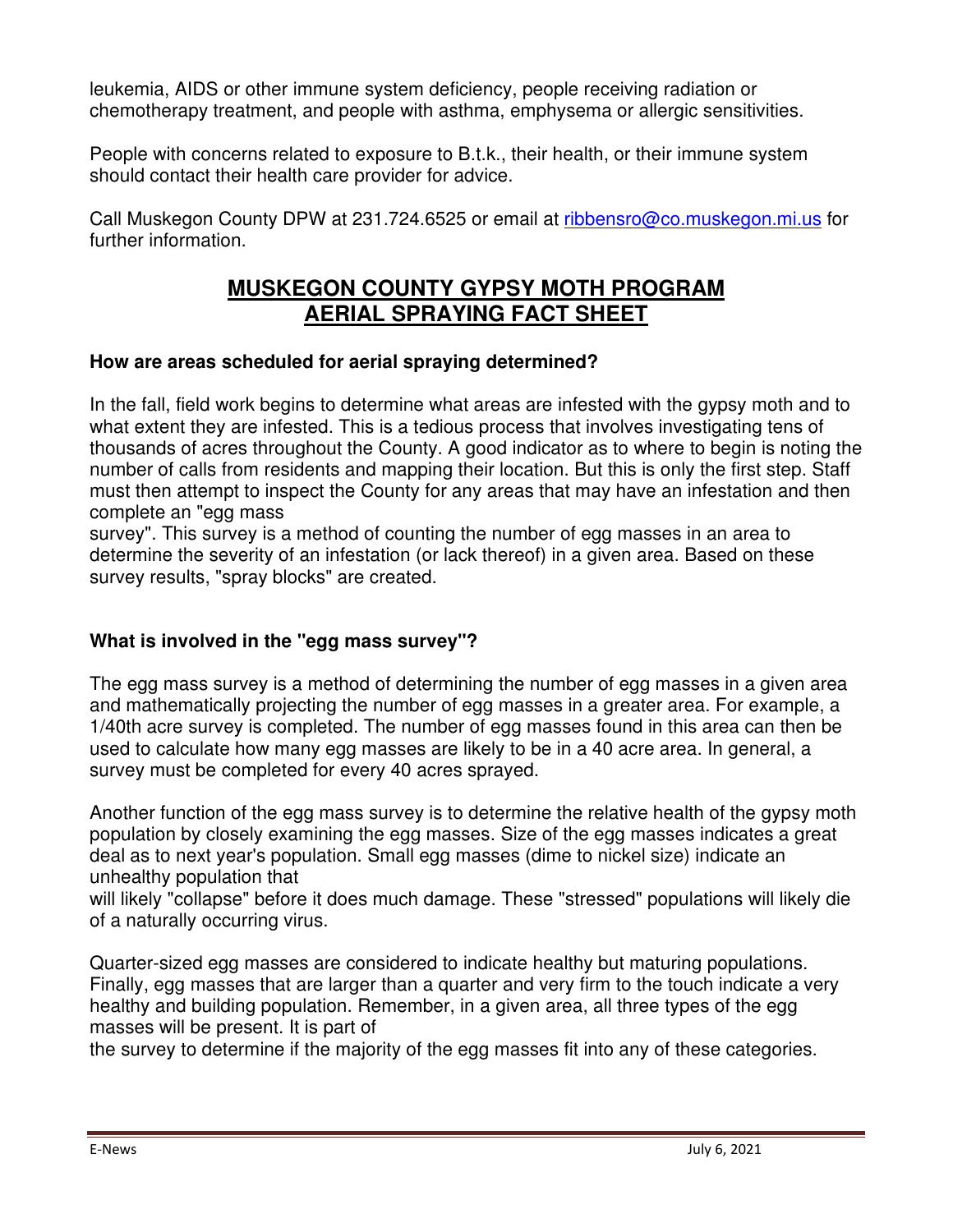#### **Why not just spray the whole County?**

After decades of fighting the gypsy moth throughout the United States and Michigan, it became apparent that there is no feasible way to eliminate the gypsy moth, but only suppress their population and slow their spread. In light of this, spraying is only done in areas that have significant populations of gypsy moth and are in areas where there are residences.

#### **When is the aerial spraying completed?**

Timing is everything when it comes to effective control of the gypsy moth from aerial spraying. Caterpillars must be around 3/4 inches in length, actively feeding on the foliage (leaves), and weather conditions must be favorable. Favorable weather effects spraying conditions, but also the behavior of the gypsy moth caterpillar. If the weather is very cool, the caterpillars will be feeding very slowly or not at all. Since the spray being used needs to be eaten to be effective, extremely cool weather must be avoided when spraying even if all other conditions are just right.

Favorable spraying conditions for aerial application include very low winds (under 10 mph), moderate humidity (over 50%) and clear viewing. Low clouds, fog, or the threat of rain can slow or stop spraying operations. To get all of the physical and weather conditions at an optimum at the same time is nearly impossible, so judgment must be used to get the best conditions available to complete aerial spraying. Fighting "mother nature" sometimes is very frustrating.

Another factor in spraying is the size of the caterpillar. Many residents call to report that the caterpillars have hatched and may be frustrated that spraying doesn't begin immediately. Again, timing is everything. Caterpillars must not be too small or they will not ingest a lethal dose of Bt. If too big, they can not ingest enough Btk to be lethal. Compounding things is that some caterpillars may be small, some large, some just right.

The trick is to time spraying for when the vast majority are at the right life stage to be most affected by the spray. This is one more of the many factors that are considered when choosing spray dates.

#### **What if it rains after spraying?**

Particularly worrisome to many residents is the presence of rain after spraying, whether it is a few hours after or a few days after. Concern rises as to if the spray will continue to be effective. Btk is particularly "rain-fast", or resistant to washing off in precipitation. After spraying, if Btk is allowed to dry completely (depending on humidity, from 10 minutes to 1 hour), it is not very susceptible to being washed off in light and

moderate rains. However, if rain does occur within a relatively short time after spraying, new techniques are now available to determine if the spray has been washed off and/or how much is still on the leaves. This will determine the need for any re-spraying.

#### **What materials are used in the spraying operation and how do they work?**

The material typically used in gypsy moth suppression is called Btk (Bacillus thuringiensis sp.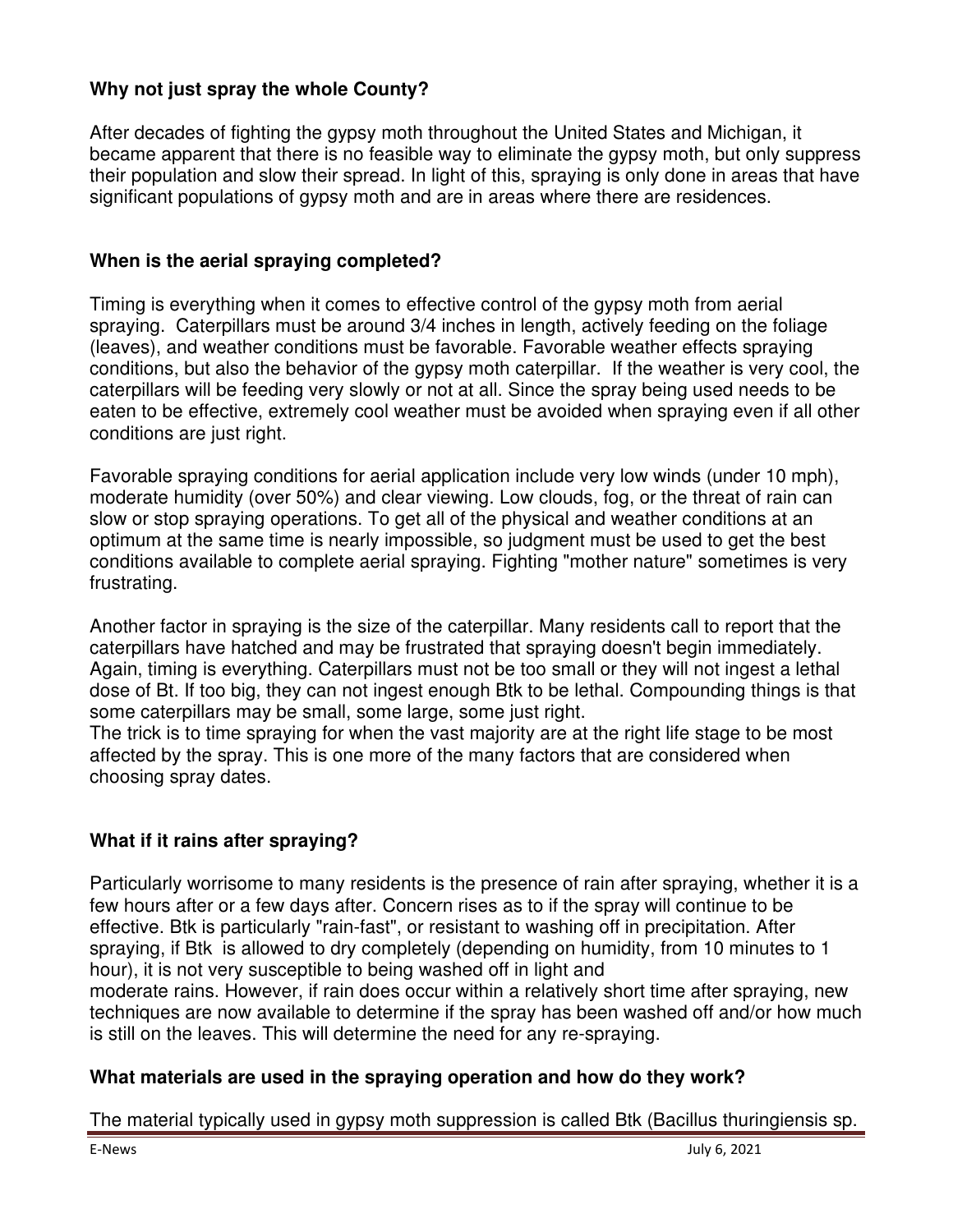kurstaki). Btk is a naturally occurring bacterium found on leaves and in soil. Btk is then "cultured" to

create large batches to be used in spraying operations. The active ingredient in Btk is a crystal protein and the resting spore of Btk. When the caterpillars eat the leaves sprayed with Btk, the crystal dissolves and releases the protein that damages their stomachs. Caterpillars then become sick and they stop eating. Within two or three days, bacteria enter the caterpillar's blood and eventually kill them.

#### **Is Btk dangerous to humans, pets, and other wildlife?**

Btk, unlike synthetic chemical insecticides, is very safe. Chemical insecticides are usually considered to be "broad spectrum", meaning they can kill a wide variety of "bugs" and can usually "persist" (last a long time) long after they are sprayed. Btk, however, is very specific to Lepidoptera (butterfly and moth species) larva (caterpillars). Also, because the gypsy moth hatches so early in the season, it is usually the only Lepidoptera species feeding when Btk is sprayed, thus, it

is considered fairly "target-specific". Btk remains active for three to five days depending on weather conditions. Rainfall is not a serious threat to the effectiveness of Btk as it is very difficult to "wash" off. However, it can sometimes seem that rainfall effects its effectiveness because caterpillars tend to not feed when leaves are very wet. Sunlight is the main way Btk is degraded. Cloudy weather will allow the Btk to stay active longer and sunny conditions will degrade the Btk more rapidly. Again,

"mother nature" is impossible to control.

Btk is not harmful to pets, other wildlife or humans. In fact, Btk is used in organic gardening operations.

#### **Will Btk kill ALL gypsy moth caterpillars?**

NO!! Btk is between 50% and 75% effective in killing gypsy moth caterpillars. It is not the intent of the spraying program to completely eliminate the caterpillars (which is impossible) but to reduce the numbers of caterpillars to a level that is "tolerable" for people (remembering that tolerable sometimes

means zero) and will adequately protect trees from significant defoliation.

## **What if I was sprayed and I still see damage to my trees? Are they going to die?**

Even with spraying, some areas will have extremely high populations of gypsy moth larva. In these cases, even with 50% to 75% kill rates, the sheer number of caterpillars allows for a large number to survive.

Trees, however, are not usually permanently damaged. Deciduous trees (ones that loose their leaves in the fall) can withstand significant defoliation for two or three years in a row without significant damage. In most cases, the trees will simply re-leaf later in the summer. Proper watering and fertilizing will help your trees survive being defoliated. Some trees will be weakened by the defoliation and die, however, this is usually only in old or diseased trees that would likely die in the near future anyway. The gypsy moth is one of nature's ways of thinning out sick and diseased trees and is a naturally occurring population control method like fire, wind storms and other pests.